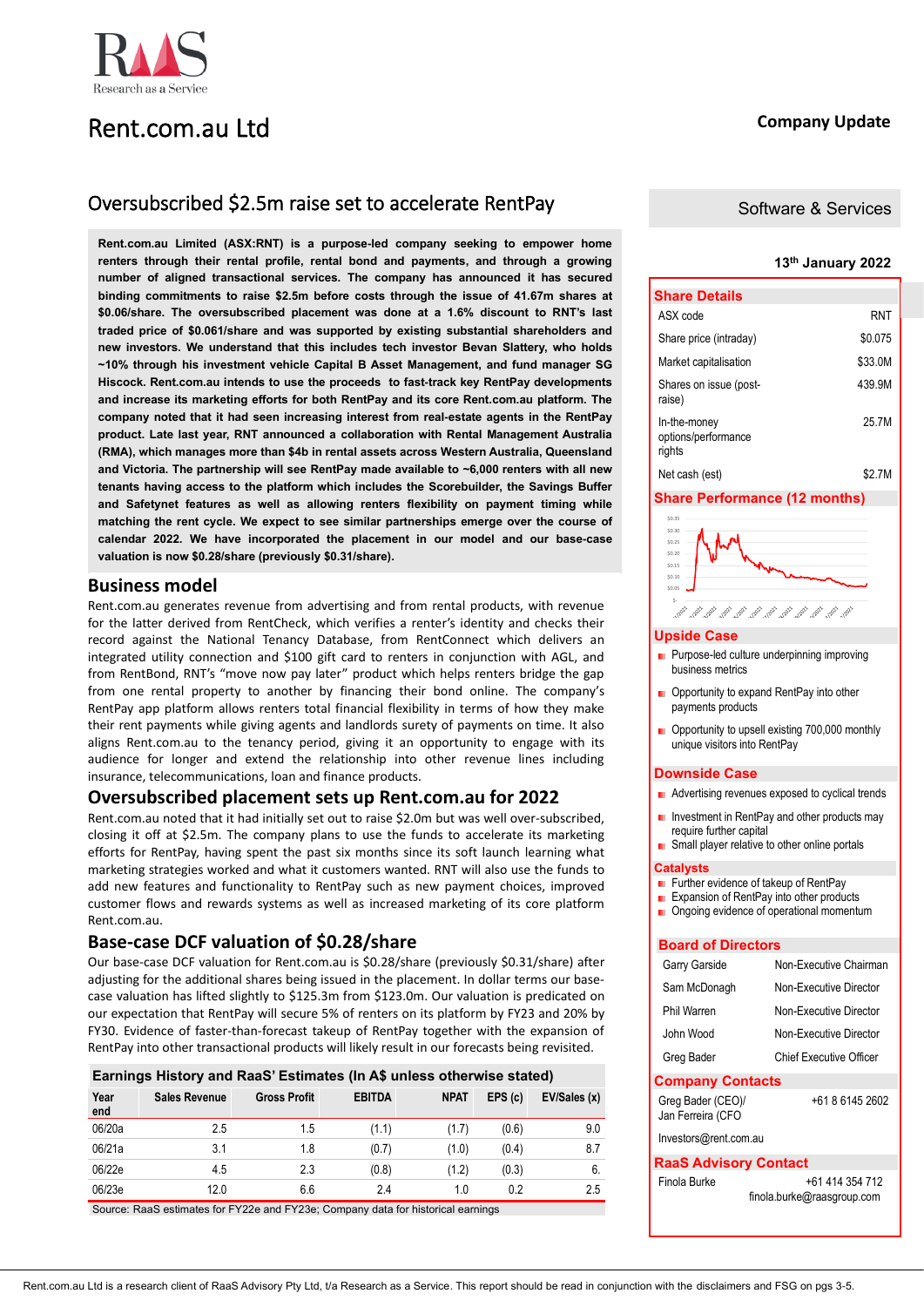

## **Exhibit 1: Financial Summary**

| Rent.com.au Ltd                                                                     |              |              |              |              |              | Share price (13 January 2022)    |              |                          |                          |                   | A\$                      | 0.08                     |
|-------------------------------------------------------------------------------------|--------------|--------------|--------------|--------------|--------------|----------------------------------|--------------|--------------------------|--------------------------|-------------------|--------------------------|--------------------------|
| Profit and Loss (A\$m)                                                              |              |              |              |              |              | Interim (A\$m)                   | <b>H121A</b> | <b>H221A</b>             | <b>H122F</b>             | <b>H222F</b>      | <b>H123F</b>             | <b>H223F</b>             |
| Y/E 30 June                                                                         | <b>FY19A</b> | <b>FY20A</b> | <b>FY21A</b> | <b>FY22F</b> | FY23F        | Rev enue                         | 1.5          | 1.6                      | 1.8                      | 2.7               | 4.8                      | 7.2                      |
|                                                                                     |              |              |              |              |              | EBITDA underlying                | (0.3)        | (0.4)                    | (0.7)                    | (0.2)             | 0.7                      | 1.8                      |
| Sales Revenue                                                                       | 2.2          | 2.5          | 3.1          | 4.5          |              | 12.0 EBIT                        | (0.7)        | (0.8)                    | (1.1)                    | (0.6)             | 0.2                      | 1.3                      |
| <b>Gross Profit</b>                                                                 | 0.8          | 1.5          | 1.8          | 2.3          |              | 6.6 NPAT (normalised)            | (0.2)        | (0.8)                    | (0.8)                    | (0.4)             | 0.2                      | 0.9                      |
| EBITDA underlying                                                                   | (2.1)        | (1.1)        | (0.7)        | (0.8)        | 2.4          | <b>M</b> inorities               | 0.0          | $\blacksquare$           | $\overline{\phantom{a}}$ | $\sim$ $\sim$     | $0.0 -$                  | 0.0                      |
|                                                                                     |              |              |              |              |              |                                  |              |                          |                          |                   |                          |                          |
| <b>EBITDA</b> reported                                                              | (2.0)        | (1.1)        | (1.0)        | (0.8)        |              | 2.4 NPAT (reported)              | (0.4)        | (0.9)                    | (0.8)                    | (0.4)             | 0.2                      | 0.9                      |
| Depn                                                                                | (0.0)        | (0.1)        | (0.1)        | (0.0)        |              | (0.0) EPS (normalised)           | (0.1)        | (0.3)                    | (0.19)                   | (0.10)            | 0.03                     | 0.21                     |
| Amort                                                                               | (0.5)        | (0.8)        | (0.8)        | (0.9)        |              | (0.9) EPS (reported)             | (0.1)        | (0.2)                    | (0.19)                   | (0.10)            | 0.03                     | 0.21                     |
| EBIT                                                                                | (2.7)        | (2.0)        | (1.6)        | (1.7)        | 1.5          | Dividend (cps)                   | 0.0          | $\overline{\phantom{a}}$ | $\overline{a}$           | $\overline{a}$    | $\frac{1}{2}$            | $\overline{\phantom{a}}$ |
| Interest                                                                            | 0.0          | (0.0)        | (0.0)        | 0.0          | 0.0          | Imputation                       | 0.0          | $\overline{\phantom{a}}$ | $\overline{a}$           | $\overline{a}$    | $\overline{\phantom{a}}$ | $\overline{\phantom{a}}$ |
| Tax                                                                                 | 0.0          | 0.0          | (0.0)        | 0.5          | (0.4)        | Operating cash flow              | 0.2          | (0.3)                    | (1.2)                    | (0.3)             | 0.2                      | 1.0                      |
| Minorities                                                                          | 0.0          | (0.0)        | (0.0)        | 0.0          |              | (0.1) Free Cash flow             | 0.6          | 1.0                      | (0.6)                    | 0.2               | 0.8                      | 1.5                      |
| Equity accounted assoc                                                              | 0.0          | 0.0          | 0.0          | 0.0          |              | 0.0 Divisions                    | <b>H121A</b> | <b>H221A</b>             | <b>H122F</b>             | <b>H222F</b>      | <b>H123F</b>             | <b>H223F</b>             |
| NPAT pre significant items                                                          | (2.6)        | (1.7)        | (1.0)        | (1.2)        | 1.0          | Fees from Agents/Landlords       | 0.1          | 0.1                      | 0.1                      | 0.1               | 0.1                      | 0.1                      |
|                                                                                     |              |              |              |              |              |                                  |              |                          |                          |                   |                          |                          |
| Significant items                                                                   | 0.1          | 0.0          | (0.3)        | 0.0          | 0.0          | <b>Rental Products</b>           | 0.8          | 0.8                      | 0.8                      | 0.9               | 0.9                      | 1.0                      |
| <b>NPAT</b> (reported)                                                              | (2.5)        | (1.7)        | (1.3)        | (1.2)        |              | 1.0 Advertising                  | 0.5          | 0.7                      | 0.8                      | 0.9               | 0.9                      | 0.9                      |
| Cash flow (A\$m)                                                                    |              |              |              |              |              | RentPay                          | 0.1          | 0.1                      | 0.0                      | 0.9               | 3.0                      | 5.2                      |
| Y/E 30 June                                                                         | <b>FY19A</b> | <b>FY20A</b> | <b>FY21A</b> | FY22F        | FY23F        | <b>Total Revenue</b>             | 1.5          | 1.6                      | 1.8                      | 2.7               | 4.8                      | 7.2                      |
| EBITDA                                                                              | (2.1)        | (1.1)        | (0.7)        | (0.8)        | 2.4          |                                  |              |                          |                          |                   |                          |                          |
| Interest                                                                            | 0.0          | (0.0)        | (0.0)        | 0.0          | 0.0          | COGS                             | (0.5)        | (0.7)                    | (1.0)                    | (1.2)             | (2.1)                    | (3.3)                    |
| Tax                                                                                 | 0.0          | 0.0          | (0.0)        | 0.0          | (0.4)        | Gross profit                     | (0.46)       | (0.66)                   | (0.92)                   | (0.30)            | 0.85                     | 1.92                     |
| Working capital changes                                                             | 0.2          | 0.4          | 0.7          | (0.7)        |              | $(0.9)$ Employment               | (0.8)        | (0.8)                    | (1.0)                    | (1.2)             | (1.4)                    | (1.5)                    |
| Operating cash flow                                                                 | (1.9)        | (0.8)        | (0.1)        | (1.5)        | 1.2          | SGA&A                            | (0.4)        | (0.5)                    | (0.5)                    | (0.5)             | (0.6)                    | (0.6)                    |
|                                                                                     |              |              |              |              |              |                                  |              |                          |                          |                   |                          |                          |
| Mtce capex                                                                          | (0.0)        | (0.0)        | (0.0)        | (0.1)        | (0.1)        |                                  |              |                          |                          |                   |                          |                          |
| Free cash flow                                                                      | (1.9)        | (0.8)        | (0.1)        | (1.6)        |              | 1.1 EBITDA                       | (0.3)        | (0.4)                    | (0.7)                    | (0.2)             | 0.7                      | 1.8                      |
| Growth capex                                                                        | (0.6)        | (0.5)        | (1.6)        | (1.0)        |              | (1.0) Margins, Leverage, Returns |              | <b>FY19A</b>             | <b>FY20A</b>             | <b>FY21A</b>      | FY22F                    | FY23F                    |
| Acquisitions/Disposals                                                              | 0.0          | 0.0          | 0.0          | 0.0          |              | 0.0 EBITDA                       |              | (97.9% )                 | $(46.0\%)$               | $(22.3\%)$        | $(18.1\%)$               | 20.4%                    |
| Other                                                                               | 0.0          | 0.0          | 0.0          | 0.0          | 0.0          | <b>EBIT</b>                      |              | $(124.1\%)$              | $(82.0\%$ )              | (50.4% )          | (37.4% )                 | 12.7%                    |
| Cash flow pre financing                                                             | (2.5)        | (1.2)        | (1.7)        | (2.6)        |              | 0.1 NPAT pre significant items   |              | $(120.4\%)$              | (67.9% )                 | $(32.1\%)$        | $(26.1\%)$               | 8.6%                     |
| Equity                                                                              | 0.5          | 2.0          | 4.2          | 2.5          |              | 0.0 Net Debt (Cash)              |              | 0.1                      | 0.6                      | 2.9               | 2.7                      | 2.8                      |
| Debt                                                                                | (0.0)        | (0.1)        | (0.1)        | 0.0          |              | 0.0 Net debt/EBITDA (x)          | (x)          |                          | n/a n/a                  | n/a               | n/a                      | 1.1                      |
| Dividends paid                                                                      | 0.0          | 0.0          | 0.0          | 0.0          |              | $0.0$ ND/ND+Equity (%)           | (% )         | $(10.0\%$ )              | $(52.4\%)$               | $(143.6\%)$       | $(79.5\%)$               | (62.6%                   |
|                                                                                     |              |              |              |              |              |                                  |              |                          |                          |                   |                          |                          |
| Net cash flow for year                                                              | (2.0)        | 0.7          | 2.4          | (0.1)        |              | $0.1$ EBIT interest cover $(x)$  | (x)          | n/a                      | n/a                      | n/a               | n/a                      | 0.0                      |
| Balance sheet (A\$m)                                                                |              |              |              |              |              | <b>ROA</b>                       |              | (81.2%)                  | (82.8%)                  | (36.4%)           | (25.8%)                  | 18.2%                    |
| Y/E 30 June                                                                         | <b>FY19A</b> | <b>FY20A</b> | <b>FY21A</b> | <b>FY22F</b> | FY23F ROE    |                                  |              | $(176.4\%)$              | $(103.5\%)$              | (37.9% )          | $(21.5\%)$               | 15.7%                    |
| Cash                                                                                | 0.2          | 0.6          | 2.9          | 2.7          | 2.8          | <b>ROIC</b>                      |              | nm                       | 406.6%                   | $(148.9\%)$       | $(116.1\%)$              | 184.2%                   |
| Accounts receivable                                                                 | 0.3          | 0.4          | 0.5          | 1.3          |              | 3.4 NTA (per share)              |              | n/a                      | 0.00                     | 0.01              | 0.01                     | 0.01                     |
| Inventory                                                                           | 0.0          | 0.0          | 0.0          | 0.0          |              | 0.0 Working capital              |              | (0.3)                    | (0.2)                    | (0.2)             | 0.4                      | 1.3                      |
| Other current assets                                                                | 0.0          | 0.0          | 0.0          | 0.0          | 0.0          | WC/Sales (%)                     |              | (12.9% )                 | $(7.1\%)$                | $(7.5\%)$         | 9.8%                     | 10.9%                    |
| Total current assets                                                                | 0.5          | 1.0          | 3.4          | 4.0          | 6.2          | Revenue growth                   |              | (6.9% )                  | 13.3%                    | 26.2%             | 45.6%                    | 166.2%                   |
| PPE                                                                                 | 0.0          | 0.0          | 0.0          | 0.1          | 0.2          | EBIT growth pa                   |              | n/a                      | n/a                      | n/a               | n/a                      | nm                       |
|                                                                                     | 1.7          | 1.5          | 2.4          |              |              | 2.7 Pricing                      |              |                          |                          |                   |                          |                          |
| Intangibles and Goodwill                                                            |              |              |              | 2.6          |              |                                  |              | <b>FY19A</b>             | <b>FY20A</b>             | <b>FY21A</b>      | FY22F                    | FY23F                    |
| Investments                                                                         | 0.0          | 0.0          | 0.0          | 0.0          |              | $0.0$ No of shares (y/e)         | (m)          | 249                      | 303                      | 398               | 440                      | 440                      |
| Deferred tax asset                                                                  | 0.0          | 0.0          | 0.0          | 0.5          |              | 0.5 Weighted Av Dil Shares       | (m)          | 238                      | 292                      | 313               | 435                      | 440                      |
| Other non current assets                                                            | 0.0          | 0.1          | 0.0          | 0.0          | 0.0          |                                  |              |                          |                          |                   |                          |                          |
| Total non current assets                                                            | 1.7          | 1.6          | 2.5          | 3.2          |              | 3.3 EPS Reported                 | cps          | (1.1)                    | (0.6)                    | (0.4)             | (0.3)                    | 0.2                      |
| <b>Total Assets</b>                                                                 | 2.2          | 2.7          | 5.9          | 7.1          |              | 9.5 EPS Normalised/Diluted       | cps          | (1.1)                    | (0.6)                    | (0.4)             | (0.3)                    | 0.2                      |
| Accounts pay able                                                                   | 0.6          | 0.6          | 0.7          | 0.8          |              | 2.1 EPS growth (norm/dil)        |              | n/a                      | n/a                      | n/a               | n/a                      | nm                       |
| Short term debt                                                                     | 0.0          | 0.0          | 0.0          | 0.0          |              | $0.0$ DPS                        | cps          | $\overline{a}$           | $\overline{a}$           |                   |                          |                          |
| Tax pay able                                                                        | 0.0          | 0.0          | 0.0          | 0.0          |              | 0.0 DPS Growth                   |              | n/a                      | n/a                      | n/a               | n/a                      |                          |
| Other current liabilities                                                           |              |              |              |              |              |                                  |              |                          |                          |                   |                          | n/a                      |
|                                                                                     | 0.2          | 0.3          | 0.2          | 0.2          |              | 0.2 Dividend yield               |              | 0.0%                     | 0.0%                     | 0.0%              | 0.0%                     | 0.0%                     |
| Total current liabilities                                                           | 0.8          | 0.8          | 1.0          | 1.1          |              | 2.4 Dividend imputation          |              | 0                        | 0                        | 0                 | 0                        |                          |
| Long term debt                                                                      | 0.0          | 0.0          | 0.0          | 0.0          |              | $0.0$ PE $(x)$                   |              |                          | $\overline{a}$           |                   | $\overline{a}$           | 30.1                     |
| Other non current liabs                                                             | 0.0          | 0.0          | 0.0          | 0.0          |              | 0.0 PE market                    |              | 18.5                     | 18.5                     | 18.5              | 18.5                     | 18.5                     |
| Total long term liabilities                                                         | 0.0          | 0.0          | 0.0          | $0.0\,$      |              | 0.0 Premium/(discount)           |              |                          | $(100.0\%)$ (100.0%)     | $(100.0\%)$       | $(100.0\%)$              | 62.9%                    |
| <b>Total Liabilities</b>                                                            | 0.8          | 0.9          | 1.0          | 1.1          |              | 2.4 EV/EBITDA                    |              | $8.8 -$                  | $19.5 -$                 | $39.1 -$          | 37.3                     | 12.4                     |
|                                                                                     | 1.4          | 1.8          | 4.9          | 6.0          |              | 7.1 FCF/Share                    | cps          | (0.8)                    | (0.2)                    | (0.0)             | $-0.3$                   | 0.3                      |
|                                                                                     |              | 37.1         | 41.5         | 43.8         | 43.8         | Price/FCF share                  |              | $10 -$                   |                          | $30.0 - 18,889.6$ | 23.6                     | 26.1                     |
|                                                                                     |              |              |              |              |              |                                  |              |                          |                          |                   |                          | 3.8%                     |
|                                                                                     | 35.3         |              |              |              |              |                                  |              |                          |                          |                   |                          |                          |
|                                                                                     | (40.2)       | (41.9)       | (43.2)       | (44.4)       |              | (43.3) Free Cash flow Yield      |              | $(10.1\%)$               | (3.3% )                  | $(0.0\%)$         | (4.2%)                   |                          |
| <b>Net Assets</b><br>Share capital<br>Accumulated profits/losses<br><b>Reserves</b> | 6.3          | 6.6          | 6.6          | 6.6          | 6.6          |                                  |              |                          |                          |                   |                          |                          |
| Minorities<br><b>Total Shareholder funds</b>                                        | 0.0<br>1.4   | 0.0<br>1.8   | (0.0)<br>4.9 | (0.0)<br>6.0 | (0.0)<br>7.1 |                                  |              |                          |                          |                   |                          |                          |

Ξ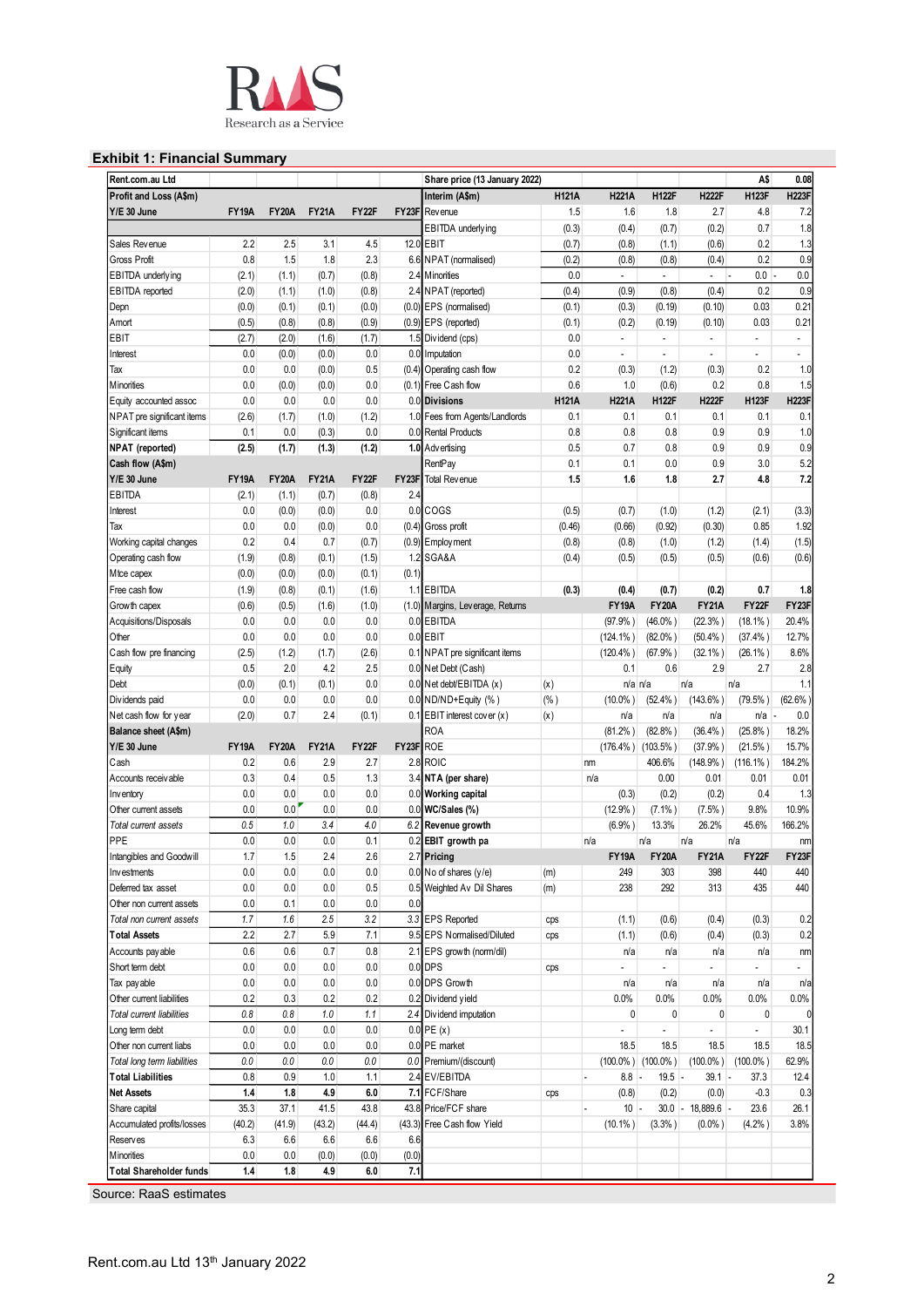

# FINANCIAL SERVICES GUIDE

**RaaS Advisory Pty Ltd**

## **ABN 99 614 783 363**

## **Corporate Authorised Representative, number 1248415**

**of**

## **BR SECURITIES AUSTRALIA PTY LTD ABN 92 168 734 530 AFSL 456663**

**Effective Date: 6 th May 2021**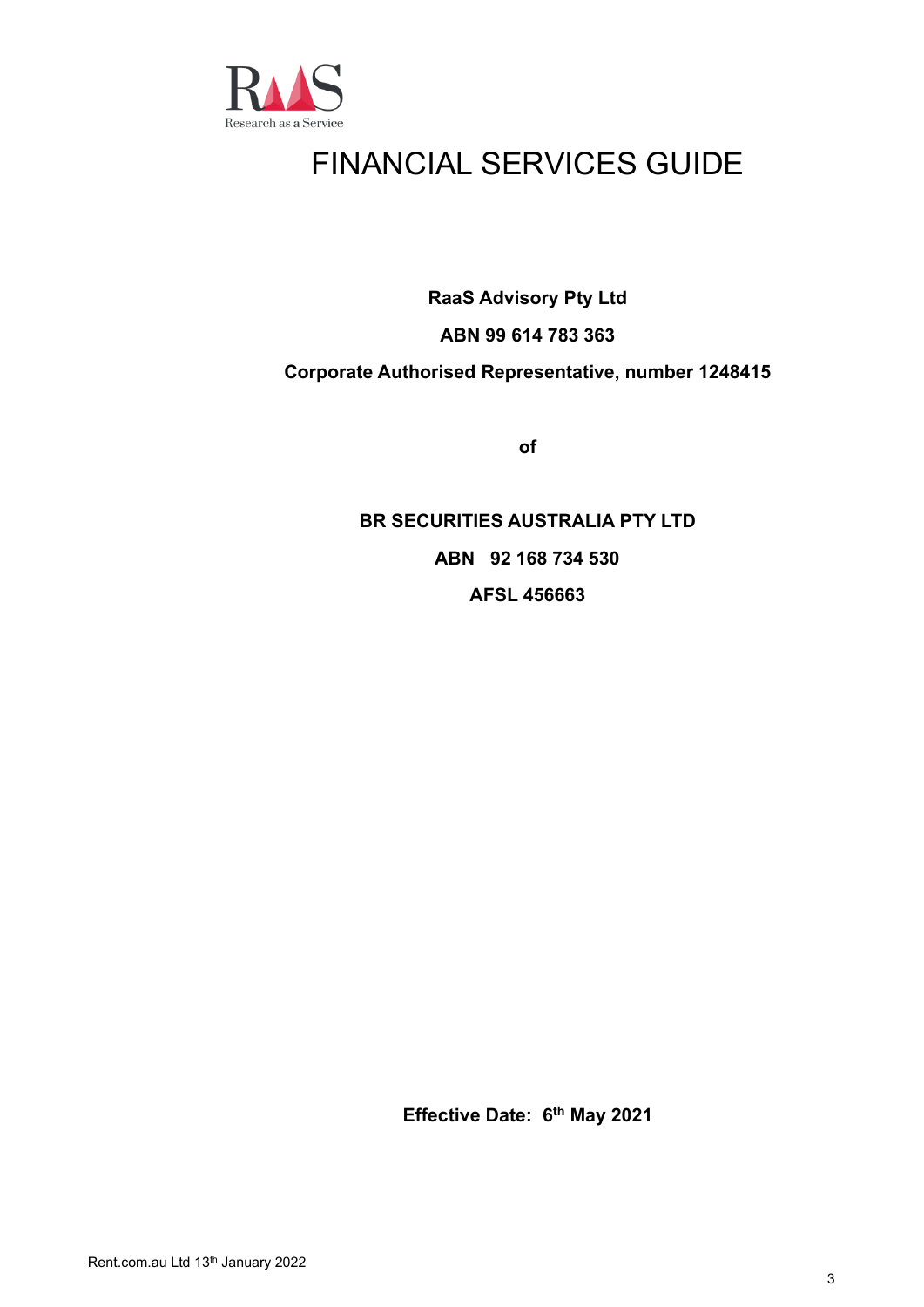

#### **About Us**

BR Securities Australia Pty Ltd (BR) is the holder of Australian Financial Services License ("AFSL") number 456663. RaaS Advisory Pty Ltd (RaaS) is an Authorised Representative (number 1248415) of BR.

This Financial Service Guide (FSG) is designed to assist you in deciding whether to use RaaS's services and includes such things as

- who we are
- our services
- how we transact with you
- how we are paid, and
- complaint processes

Contact Details, BR and RaaS

BR Head Office: Suite 5GB, Level 5, 33 Queen Street, Brisbane, QLD, 4000

RaaS. 20 Halls Road Arcadia, NSW 2159

P: +61 414 354712

E: finola.burke@raasgroup.com

RaaS is the entity providing the authorised AFSL services to you as a retail or wholesale client.

#### **What Financial Services are we authorised to provide?** RaaS is authorised

- to provide general advice to retail and wholesale clients in relation to
- **Securities**
- deal on behalf of retail and wholesale clients in relation to **Securities**

The distribution of this FSG by RaaS is authorized by BR.

#### **Our general advice service**

Please note that any advice given by RaaS is general advice, as the information or advice given will not take into account your particular objectives, financial situation or needs. You should, before acting on the advice, consider the appropriateness of the advice, having regard to your objectives, financial situation and needs. If our advice relates to the acquisition, or possible acquisition, of a particular financial product you should read any relevant Prospectus, Product Disclosure Statement or like instrument. As we only provide general advice we will not be providing a Statement of Advice. We will provide you with recommendations on securities

#### **Our dealing service**

RaaS can arrange for you to invest in securities issued under a prospectus by firstly sending you the offer document and then assisting you fill out the application from if needed.

#### **How are we paid?**

RaaS earns fees for producing research reports. Sometimes these fees are from companies for producing research reports and/or a financial model. When the fee is derived from a company, this is clearly highlighted on the front page of the report and in the disclaimers and disclosures section of the report.

We may also receive a fee for our dealing service, from the company issuing the securities.

#### **Associations and Relationships**

BR, RaaS, its directors and related parties have no associations or relationships with any product issuers other than when advising retail clients to invest in managed funds when the managers of these funds may also be clients of BR. RaaS's representatives may from time to time deal in or otherwise have a financial interest in financial products recommended to you but any material ownership will be disclosed to you when relevant advice is provided.

#### **Complaints**

If you have a complaint about our service you should contact your representative and tell them about your complaint. The representative will follow BR's internal dispute resolution policy, which includes sending you a copy of the policy when required to. If you aren't satisfied with an outcome, you may contact AFCA, see below. BR is a member of the Australian Financial Complaints Authority (AFCA). AFCA provide fair and independent financial services complaint resolution that is free to consumers.

Website[: www.afca.org.au;](http://www.afca.org.au/) Email: [info@afca.org.au;](mailto:info@afca.org.au) Telephone: 1800931678 (free call)

In writing to: Australian Financial Complaints Authority, GPO Box 3, Melbourne, VIC, 3001.

#### **Professional Indemnity Insurance**

BR has in place Professional Indemnity Insurance which satisfies the requirements for compensation under s912B of the Corporations Act and that covers our authorized representatives.